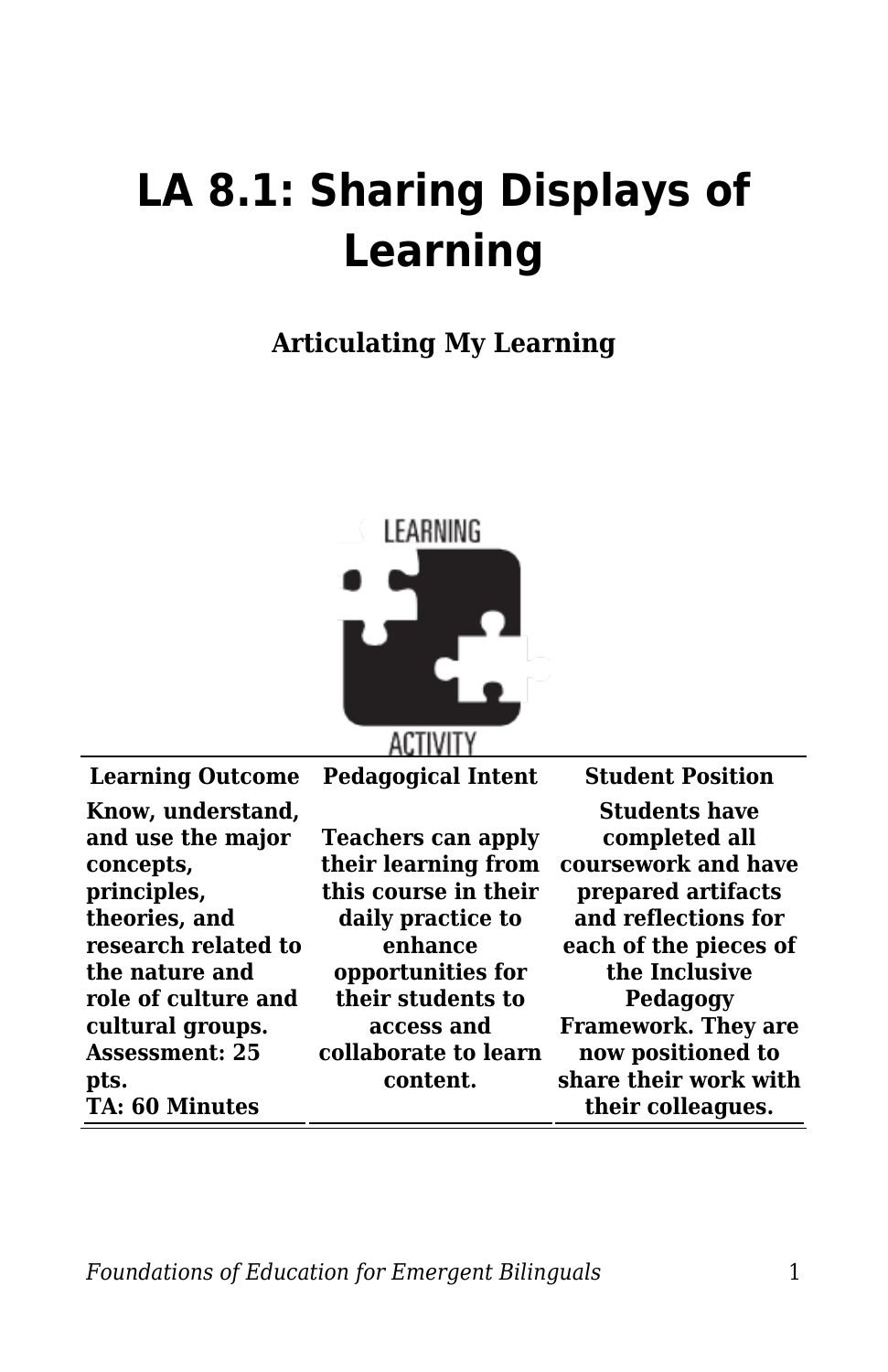## **Instructions**

- 1. Find a partner and share two of your artifacts and reflections. Then listen to two of your partner's reflections. You may each select whichever reflections and artifacts you choose to share.
- 2. When finished, find a different partner and again share/listen to two different artifacts and reflections.
- 3. When you are down to one last artifact and reflection, find a group of four and share the artifact and the most significant part of your reflection.
- 4. The facilitator will lead a class discussion regarding your learning.



Pinnegar, S. E. (2019). *Foundations of Bilingual Education*. EdTech Books. Retrieved from